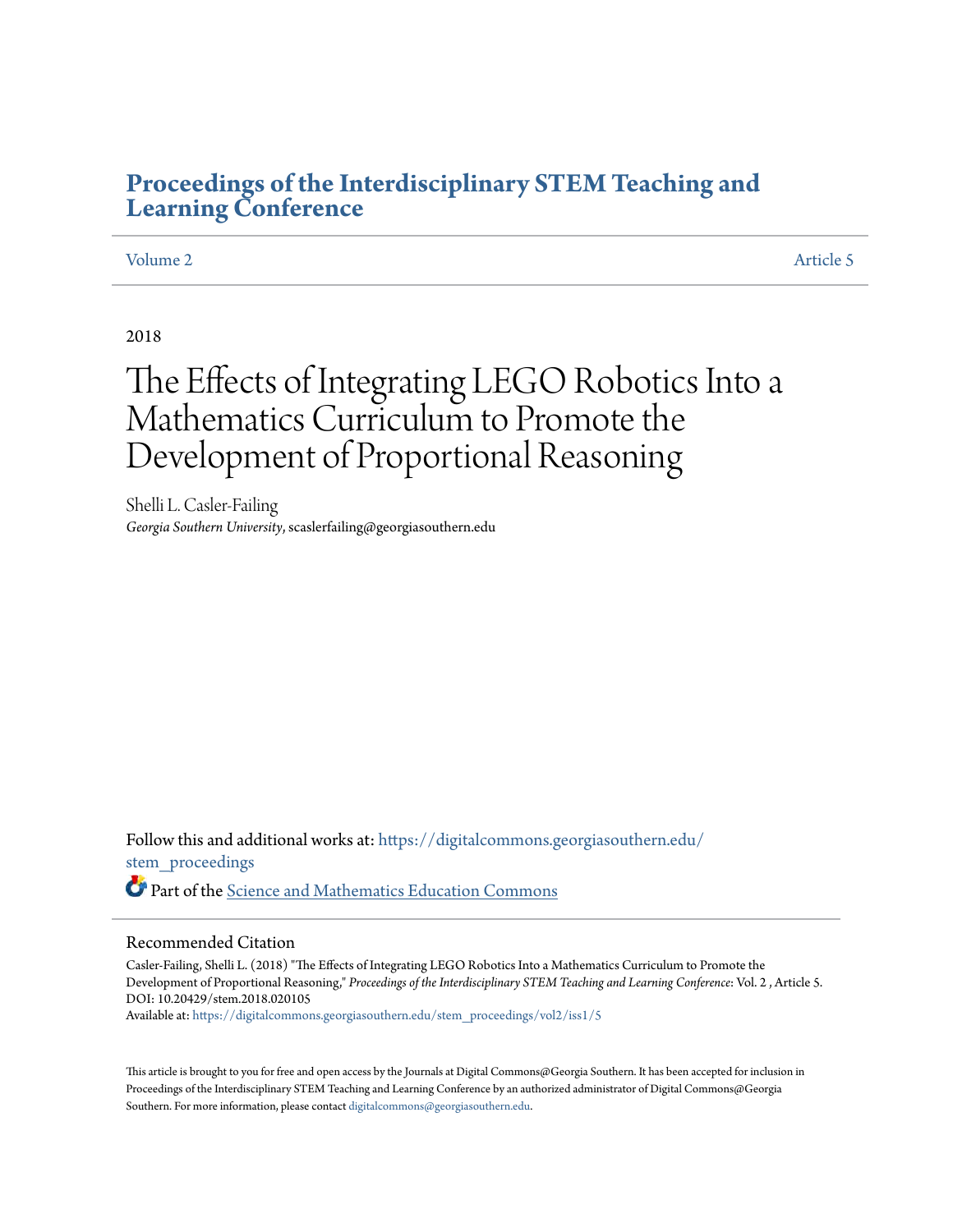## The Effects of Integrating LEGO Robotics Into a Mathematics Curriculum to Promote the Development of Proportional Reasoning

## **Abstract**

A mixed methods, action research case study was conducted to investigate the effects of incorporating LEGO robotics into a seventh-grade mathematics curriculum focused on the development of proportional reasoning through the lens of Social Constructivist Theory. This study applied students' prior knowledge of the distance, rate, and time formula as they used LEGO EV3 robots to calculate the rate of a robot. The information gained was applied to different iterations, and structures, of the formula to support the development of proportional reasoning skills. The purposefully designed lessons were integral to the development of the students' understanding of the proportionality existing among the variables. The quantitative analysis reflects the acquisition of understanding of proportional relationships with the greatest increase being from lowperforming students. The qualitative analysis provides an in-depth look at how students used their understanding of the distance, rate, and time relationship to develop proportional reasoning skills. Overall, the inclusion of robotics was productive for learning; however, future studies should be completed, on larger student populations, as a means to validate the quantitative findings and continue to improve the curriculum.

## **Keywords**

LEGO robotics, robotics, proportional reasoning, mathematics, distance

## **Creative Commons License**

**[Creative](http://creativecommons.org/licenses/by/4.0/) Fhis work is licensed under a** [Creative Commons Attribution 4.0 License.](http://creativecommons.org/licenses/by/4.0/) Attribution 4.0 License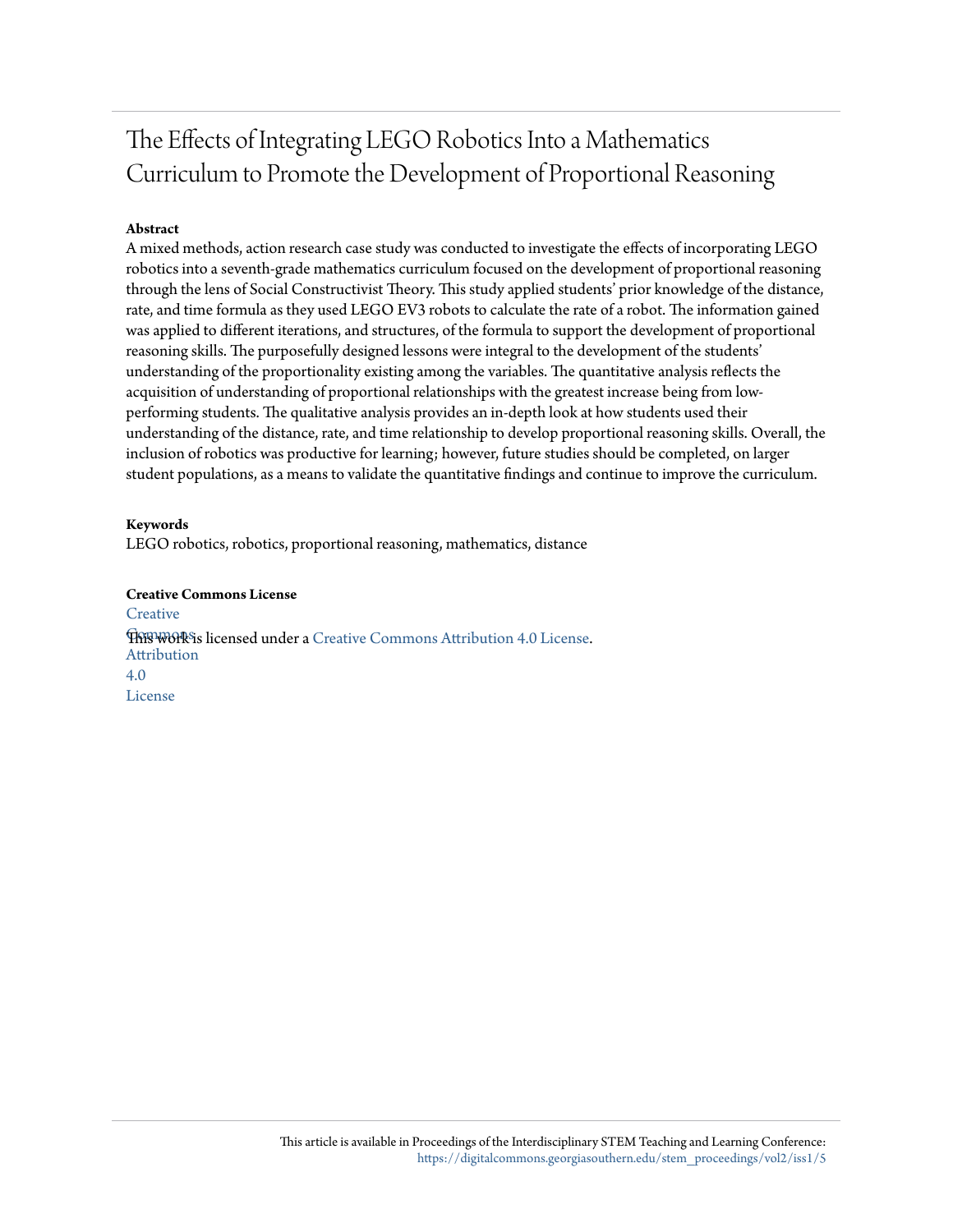## **Volume 2 | Article 5**

## **The Effects of Integrating LEGO Robotics Into a Mathematics Curriculum to Promote the Development of Proportional Reasoning**

Shelli L. Casler-Failing, *Georgia Southern University*, scaslerfailing@georgiasouthern.edu

## **Abstract**

A mixed methods, action research case study was conducted to investigate the effects of incorporating LEGO robotics into a seventh-grade mathematics curriculum focused on the development of proportional reasoning through the lens of Social Constructivist Theory. This study applied students' prior knowledge of the distance, rate, and time formula as they used LEGO EV3 robots to calculate the rate of a robot. The information gained was applied to different iterations, and structures, of the formula to support the development of proportional reasoning skills. The purposefully designed lessons were integral to the development of the students' understanding of the proportionality existing among the variables. The quantitative analysis reflects the acquisition of understanding of proportional relationships with the greatest increase being from low- performing students. The qualitative analysis provides an in-depth look at how students used their understanding of the distance, rate, and time relationship to develop proportional reasoning skills. Overall, the inclusion of robotics was productive for learning; however, future studies should be completed, on larger student populations, as a means to validate the quantitative findings and continue to improve the curriculum.

## **Keywords**

LEGO robotics, robotics, proportional reasoning, mathematics, distance

## **Recommended Citation**

Casler-Failing, Shelli L. (2018) "The Effects of Integrating LEGO Robotics Into a Mathematics Curriculum to Promote the Development of Proportional Reasoning," *Proceedings of the Interdisciplinary STEM Teaching and Learning Conference:* Vol. 2 , Article 5.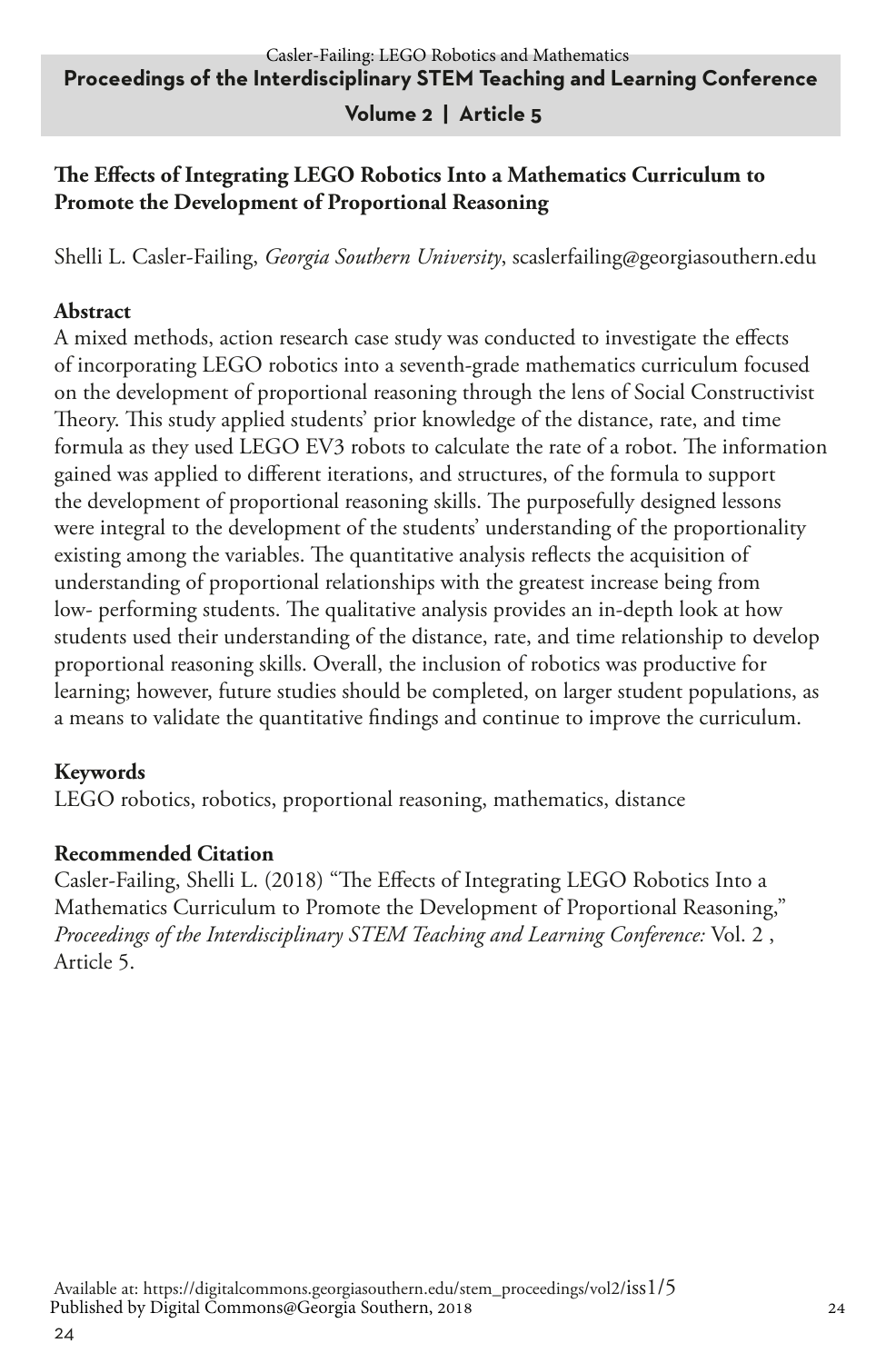## **Introduction** *Proceedings of the Interdisciplinary STEM Teaching and Learning Conference, Vol. 2 [2018], Art. 5*

As a middle school mathematics teacher, I was always looking for ways to engage my students in authentic learning tasks that were engaging, hands-on, and, most importantly, fun for the students. However, I did not want the fun and engaging part to replace the learning and understanding aspects of the curriculum. Furthermore, knowing technological advances have increased the demand on educational programs to create students who are thinkers and doers; I wanted my students to be able to apply their knowledge while working in collaborative environments. I knew the "drill and kill" solution to learning mathematics was no longer a viable solution to advancing through mathematics education – students should be able to develop a solution, and apply that solution, when given a problem. With this in mind, mathematics teachers, myself included, need to create avenues to educate students to produce the type of person that is capable of succeeding in today's technological world.

According to the *Partnership for 21st Century Skills* students require hands-on, engaging activities that promote intrinsic motivation to learn and acquire the skills so sought after in this 21st Century (2014). Carbonaro, Rex, and Chambers (2004) believe education needs to shift; instead of learning from technology (i.e., computer programs) students should learn with technology (i.e., robotics). Therefore, future research needs to be gathered with this thought in mind, which brings us to the research being reported in this paper. I sought to engage my students in authentic tasks by the integration of technology, namely LEGO robotics, into the educational environment to promote and enhance learning. When robotics are appropriately integrated into the mathematics classroom through specific tasks and challenges, students can "develop more sophisticated solutions and understandings of those solutions" (Silk, Higashi, Shoop, & Schunn, 2010, p. 21). If students are given the opportunity to learn mathematics through the use of LEGO robotics they would be provided with hands-on, engaging activities that promote learning.

A specific area of interest, that I felt could be supported by LEGO robotics technology, is how students develop proportional reasoning skills. Proportional reasoning has been a focus of research for over fifty years and has once again come to the forefront with the onset of the Common Core State Standards in Mathematics (CCSSM). Although CCSSM has recently become a topic of concern for educators, proportional reasoning has been a topic of much importance for mathematics educators since the 1970's due to its influence on student success in higher-level mathematics (Jitendra, Star, Dupuis, & Rodriguez, 2013).

Langrall and Swafford (2000) claim a student's ability to reason proportionally is imperative to aid their mathematical understanding at higher levels of mathematics and therefore it must be developed and strengthened during the middle school years. For the purposes of this research, I defined proportional reasoning as one's ability to determine the multiplicative relationship between two quantities and to apply that knowledge to predict how the quantities will be affected when one of the quantities is changed.

Previous research studies incorporating LEGO robotics have reported positive results. Martinez Ortiz (2015) investigated the effects of robotics on students' proportional reasoning skills through a one-week, extra-curricular intervention. The findings of his research showed that although there was not a statistically significant

difference in student achievement at the end of the intervention period for either the <br>tps://digitalcommons.georgiasouthern.edu/stem\_proceedings/vol2/iss1/5 https://digitalcommons.georgiasouthern.edu/stem\_proceedings/vol2/iss1/5 DOI: 10.20429/stem.2018.020105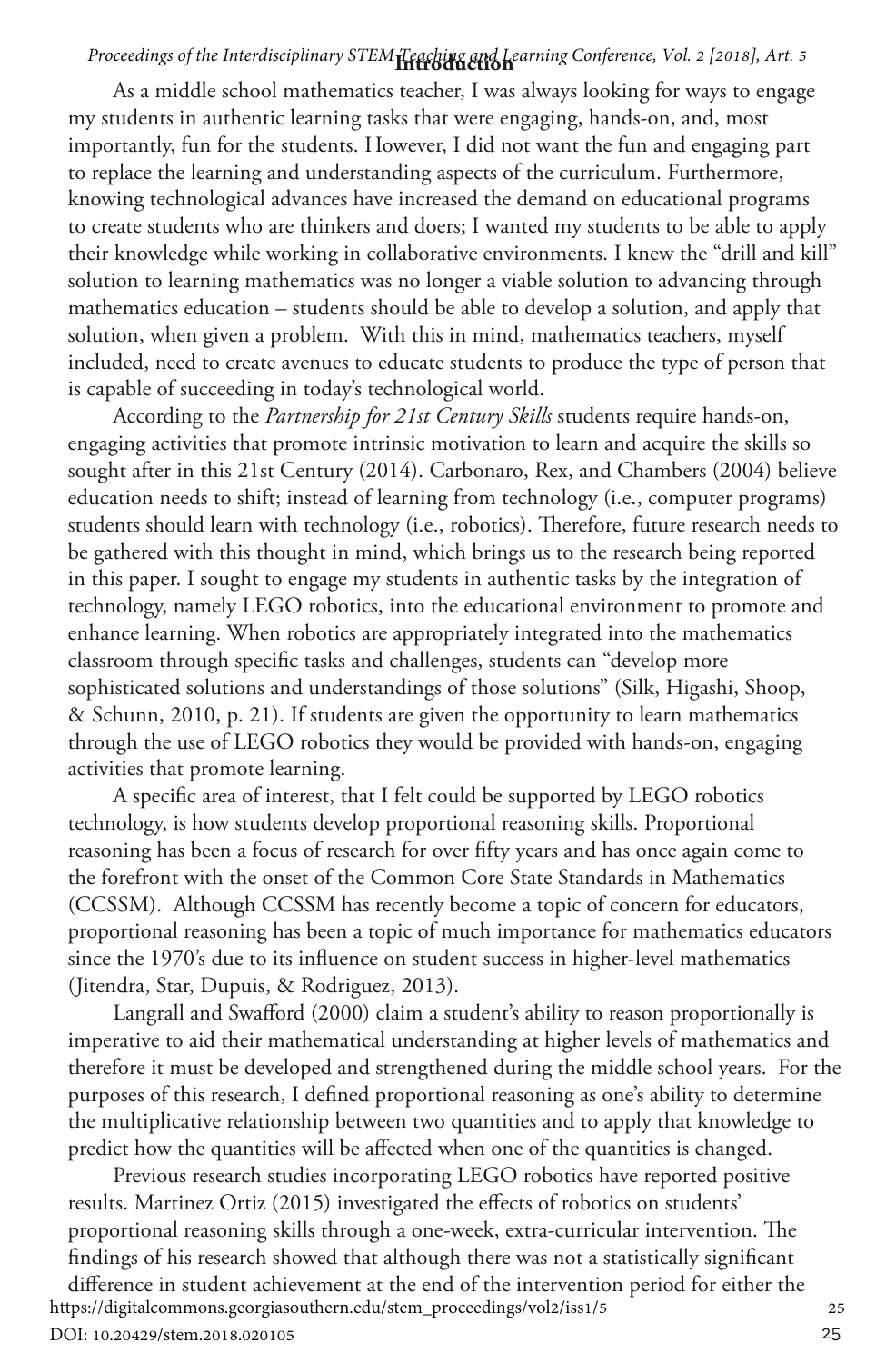Intra-Prop or Extra-Prop questions, there did by the politics and Mathematic terence in student understanding on the final assessment given ten weeks after the completion of the intervention for the experimental group; a significant difference was found for the both the end of intervention and ten-week assessment for the Engin-Prop questions with the experimental group (Martinez Ortiz, 2015).

Ardito, Mosley, and Scollins (2014) integrated robotics into a sixth-grade mathematics class and found the highest level of success achieved by the students was in the areas most reflective of problem solving and critical thinking skills – Algebra; Measurement; and Statistics and Probability. Williams, Igel, Poveda, Kapila, and Iskander (2012) investigated the effects of integrating robotics into mathematics and science curricula classes and found the students' mathematics understanding improved by 25%, their science understanding improved by 47% and student surveys showed that students preferred the hands-on learning afforded by robotics.

The portion of my research project being reported in this paper investigated how the application of the distance, rate, and time relationship through the use of LEGO Robotics influenced the development of proportional reasoning skills among seventh grade students. More specifically, this portion of the research study sought to explore how students' solution strategies to distance, rate, and time problems supported the growth of developing, and applying, proportional reasoning skills. The research questions guiding this research were:

- (1) How does the incorporation of LEGO robotics into a unit on ratios and proportions influence students' proportional reasoning?
- (2) In what ways do students reason about distance, rate, and time while using the LEGO robots?

My research study investigated the four main types of proportional reasoning problems: part-part-whole, associated sets, well-known measures, and growth $^{\rm l}$ . Partpart-whole problems relate two subsets (e.g., lions or tigers) to one another or one of the subsets to the whole (e.g., number of tigers as compared to the whole population of zoo animals). Associated sets are proportional relationships with quantities that are not regularly associated with one another (e.g., ounces of juice and students). Well-known measures involve quantities that are regularly associated together (e.g., miles per hour is equal to speed). Growth problems deal with the dilation or shrinking of objects (e.g., a photo is enlarged from 3x5 to 4.5x7.5) and are considered to be the most difficult types of problems for students to master (Langrall & Swafford, 2000; Lamon, 1993).

#### **Theoretical Framework**

This research was guided by the Social Constructivist Theory as explained through the work of Lev Vygotsky (Moll & Whitmore, 1993; Cobb, Wood, & Yackel, 1993; Hatano, 1993; Vygotsky, 1978; Wertsch, 1985). Vygotsky's (1978) Social Constructivist Theory was based on his belief that learning was a result of social activity which allowed children to construct knowledge and understanding by playing and conversing with other children and adults. This theory was the foundation for the development of the

<sup>1</sup> The results of the growth problems will be presented in a separate paper as they were investigated separate p<del>ublished by Digital Collanions Corpula</del>ia Southern, 2018<br>26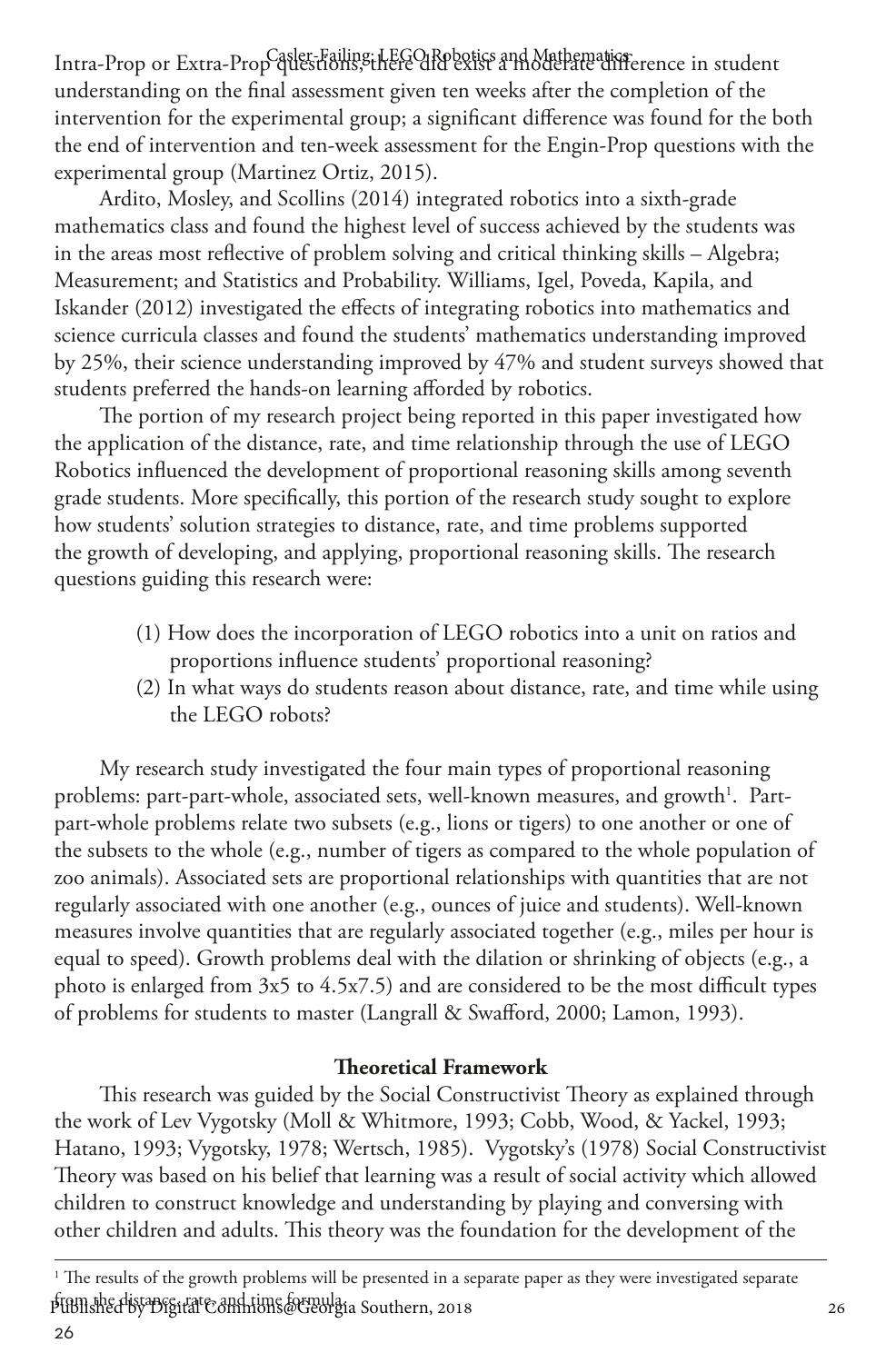curriculum and every investigation and activity was designed to focus on the social *Proceedings of the Interdisciplinary STEM Teaching and Learning Conference, Vol. 2 [2018], Art. 5* aspect of LEGO robotics. I was careful to incorporate discussion and *play* into the curriculum as students used the robots for learning. As the students worked through structured tasks, the LEGO robots required the "children [to] solve practical tasks with the help of their speech, as well as their eyes and hands" (Vygotsky, 1978, p. 26).

As the research was analyzed, another framework, primarily applied to problembased learning (PBL), evolved. Carbonaro, Rex, & Chambers (2004) found when working in PBL environments that technology integration must involve five stages in order to be effective. The stages are engagement – teams are formed, the challenge explained, and questions are asked; exploration – perform specific tasks to acquire knowledge and skills; investigation – make predictions, plan experiment, and test; creation – design, test and modify as needed; and evaluation – present findings to peers and formal/informal assessment of knowledge gained (Carbonaro, Rex, & Chambers, 2004). As I analyzed the data, these stages were very pronounced and became an important piece of the coding scheme. Since this framework relates closely with Social Constructivist Theory, it was used to analyze the research data.

### **Methodology**

The mixed methods format utilized for this action research allowed me to assess the students' growth of understanding, document student engagement, and allowed for student feedback to become part of the data collection. The participants studied were six (6) students in my seventh-grade mathematics class who attended a small, progressive, independent school. The research was comprised of a pre- and post-test, eight purposefully designed lessons/investigations (see Appendix A to view a lesson), and three activities (given at specific intervals throughout the intervention). <sup>2</sup> The activity completed after investigation 4 is shown in Appendix B.

This research integrated the use of the LEGO Mindstorms EV3 Robots (see Figures 1 and 2) programmed with a basic movement block (see Figure 3) that was relatively easy for students to understand and manipulate. The students were purposefully grouped into heterogeneous pairs to complete the investigations. The data collected consisted of preand post-tests, classroom observations, student interviews, field notes, student journals, and student work artifacts. The four investigations addressing the concept of distance, rate, and time were specifically designed for this research and allowed students to change the values of time and speed in the programming block as required in each investigation.







https://digitalcommons.georgiasouthern.edu/stem\_proceedings/vol2/iss1/gations and one activity.<br>https://digitalcommons.georgiasouthern.edu/stem\_proceedings/vol2/iss1/gations and one activity. DOI: 10.20429/stem.2018.020105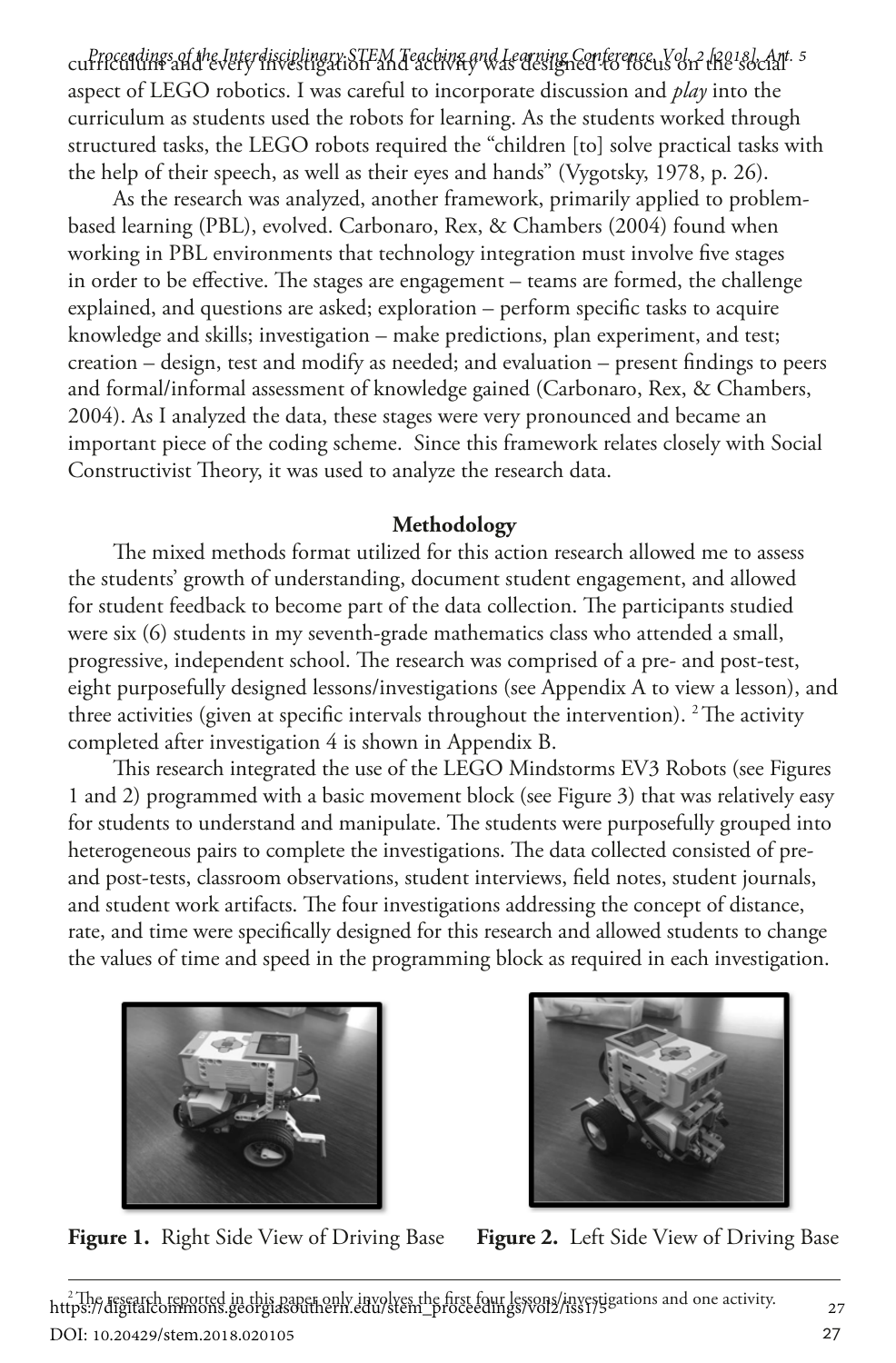

**Figure 3.** Mindstorms program for Investigations 1-4

## **Results**

The data was analyzed quantitatively and qualitatively. Due to the extremely small sample size, the quantitative data does not provide reliable data from which conclusions can be drawn, but was included as evidence of student learning. The qualitative data was included as a means to look deeper into the students' work to develop an understanding of *how* the students' proportional reasoning skills may have developed.

## **Quantitative Results**

The results shown below (Figure 4) reflect the actual scores received by the students on each of the tests.<sup>3</sup> As shown, the results of the pre-test varied from a low of 0% (Student 5) to a high of 60%. The results of the post-test, as compared to the pre-test provide evidence of growth in the students' proportional reasoning skills with the grades ranging from a low of 57% accuracy to a high of 97% accuracy. The quantitative data represent a percent increase from pre- to post-test varying from 33% to 5700% (further statistical analysis was not completed due to the small sample size). An important aspect to note is that although Student 5 had a post-test grade below passing, it was not due to a lack of proportional reasoning skills, but rather a lack of accurate interpretation on some of the problems. This fact was substantiated during the final interview when problems similar to those interpreted incorrectly on the post-test were completed and explained accurately.



Figure 4. Results of Pre- and Post-Tests<sup>4</sup>

<sup>&</sup>lt;sup>3</sup> Growth problems, part of the entire research project, have been omitted from the results. 4 Student names have been omitted to eliminate identifiers. Published by Digital Commons@Georgia Southern, 2018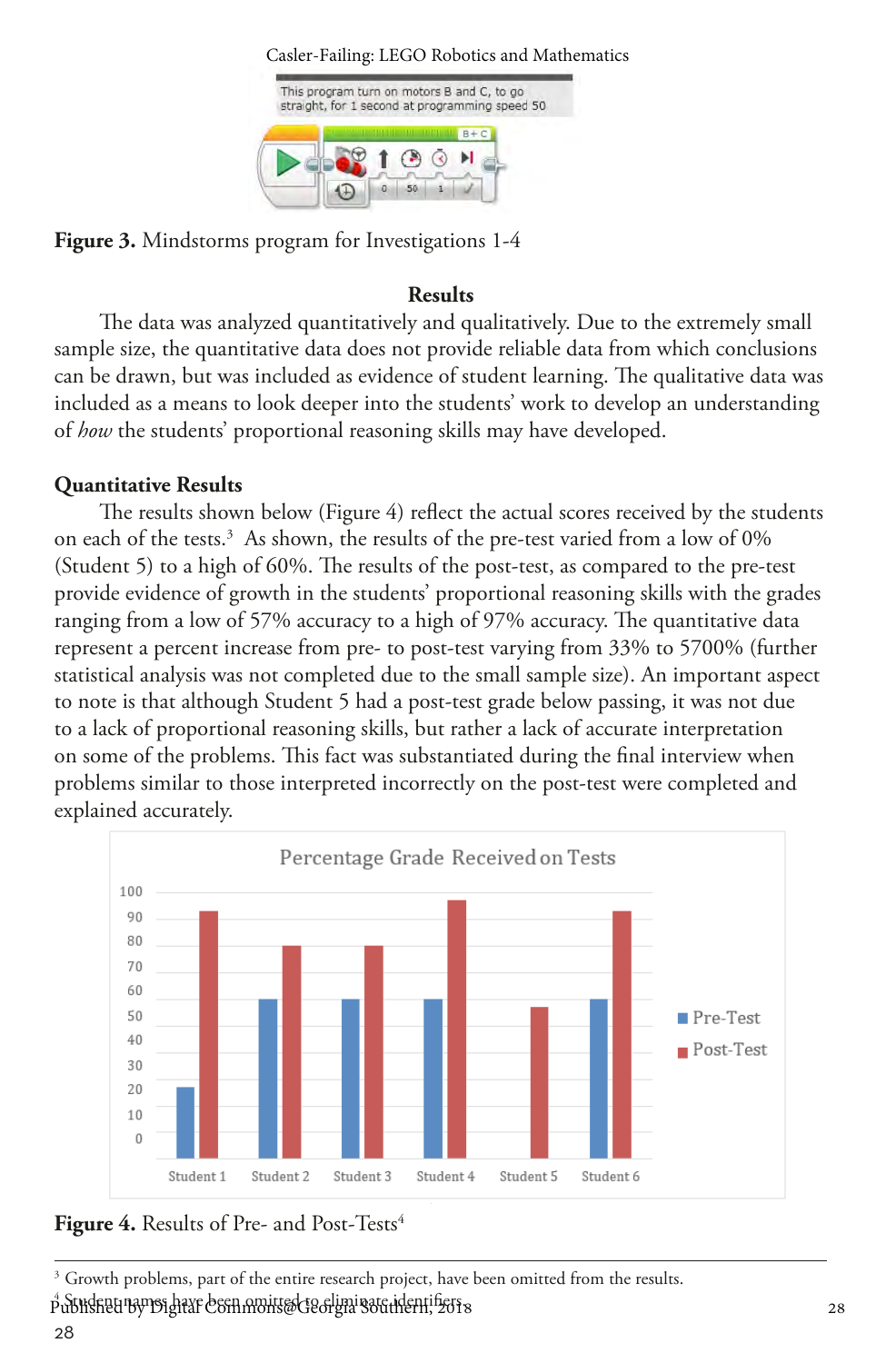Proceedings of the Interdisciplinary STEM Teaching and Learning Conference, Yoly 2 *[2018] tests* were analyzed according to Langrall and Swafford's Proportional Reasoning Rubric (2000). The rubric allows for classification of students' proportional reasoning among four levels - non-proportional reasoning, informal reasoning about proportional situations, quantitative reasoning, and formal proportional reasoning. At the non-proportional reasoning stage students are likely to make guesses or randomly choose numbers. At the informal reasoning stage students may draw pictures to represent their understanding. Students at the quantitative reasoning stage have begun the transition from additive to relative thinking and begin to understand and use scale factors. At the formal proportional reasoning stage students understand how to set up and solve proportions (Langrall & Swafford, 2000).

The results for each student are shown in Figure 5 below. The figure depicts the development of proportional reasoning skills by each of the six students who participated in the research study. Each of the six students developed and/or improved proportional reasoning skills. Students 1 and 5, who are low-performing students, reflected the most growth in their proportional reasoning skills. The low-performing students demonstrated informal proportional reasoning skills (level 0) on the pretest, but developed quantitative and formal proportional reasoning (levels 2 and 3), as demonstrated on the post- test. Students 3 and 6, average-performing students, exhibited growth by improving to consistently reflect quantitative and formal proportional reasoning skills on the post-test. Finally, students 2 and 4, high-performing students, demonstrated improved understanding of proportional reasoning as shown by their growth from the pre-test to the post-test.



DOI: 10.20429/stem.2018.020105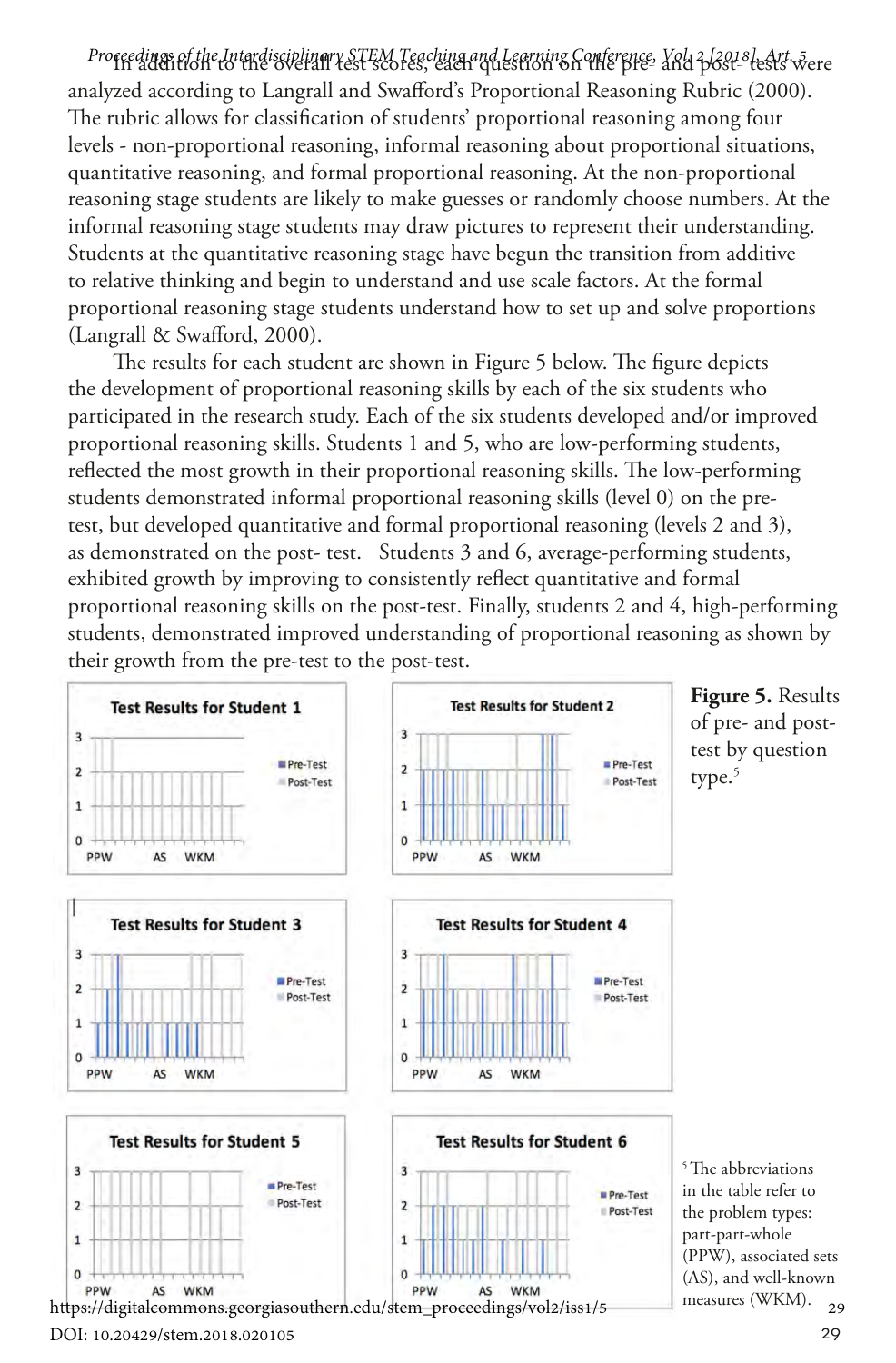#### **Qualitative Results** Casler-Failing: LEGO Robotics and Mathematics

I analyzed students' discussions as the students solved problems involving distance, rate, and time, to identify the students' application of the five stages of technology integration (Carbonaro, Rex, & Chambers, 2004) and determine how this integration guided the development of understanding.

Carbonaro, Rex, and Chambers (2004) reported the students appeared to progress through the stages in a linear fashion in the PBL environment, however, in my research the students' movement among the stages was more fluid. Engagement was an overarching stage, present at each of the other levels, and students progressed through the stages *as needed*. For instance, students may have read a question, explored a solution, created a solution, evaluated the findings, and, if wrong investigated why it was wrong, which may have required the creation of a new solution. It was the progression among these stages in which the students' understanding of proportional reasoning was developed, improved, and applied.

Student discussion was an important aspect of each investigation within, and among, each of the groups and was an important factor in how students applied their knowledge about distance, rate, and time to create, and analyze, proportions related to their given tasks; decisions made within all three groups were made by both group members and not by one individual. Students were applying the DRT formula in each of its three forms ( $d = rt$ ,  $r = \frac{d}{t}$ , or  $t = \frac{d}{r}$ ), in order to respond to the tasks presented in each investigation. It was through the understanding of these formulas that students were able to make sense of, and create, proportions. For example, when students were working with the same programming speed, say 50, they knew their robot's rate was approximately 24 cm/s (from previous tasks). After determining the time required to travel a specific distance at this rate, they would be able to predict the time needed to travel a different distance by applying the following proportion:

> $\frac{known\ distance}{\sqrt{1-\frac{1}{2}}}= \frac{new\ distance}{\sqrt{1-\frac{1}{2}}}=$ known time

The students were able to substitute the known numbers, calculate the predicted time, input the information into the program software, and test their prediction. Once students obtained the results, they were required to justify their answer if they were correct or determine possible causes of error if they were incorrect. It was through these actions, and the conversations occurring as these actions were completed, the students' understanding was developed. It became clear, while analyzing the conversations, this was how the students were developing proportional reasoning skills. An example would be the following conversation when students were attempting to determine the rate at programming speed 25 when they knew the rate at programming speed 50:

*Casey*: …the speed of 50. *Bailey*: That means you do half the rate. *Casey*: Half the rate? *Bailey*: Or double the rate, I'm not sure. *Casey*: No, half the rate because if we double the rate then we're going too fast.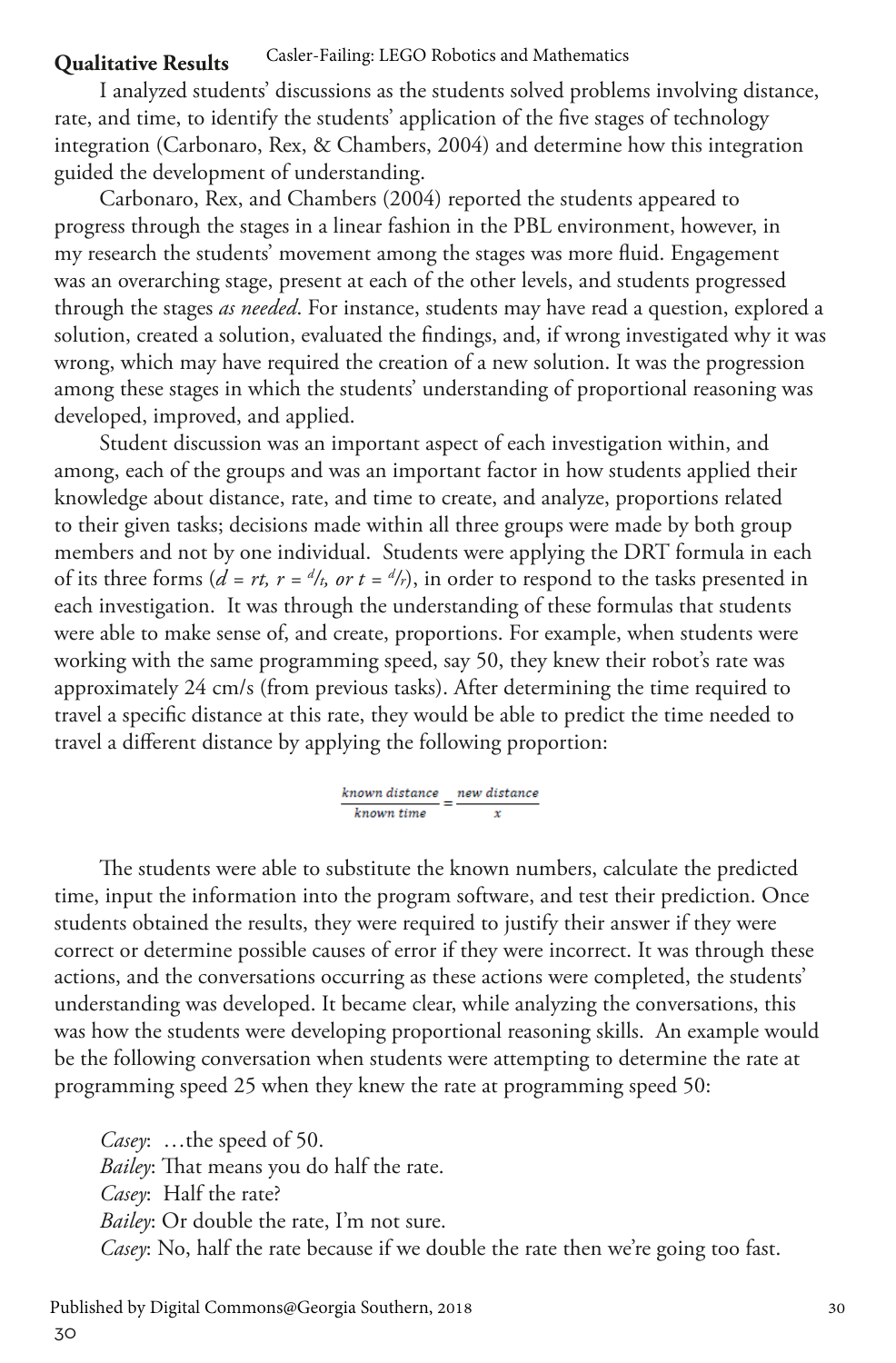Progedings of the Interdisciplinary STEM Teaching and Learning Conference, Vol. 2 tl<sup>2</sup>tl3 *make sense* of the data. For example, Dakota stating, "if it went that far with 5 seconds, maybe we should try some smaller numbers" or Bailey saying, "That doesn't make sense, what did I do wrong?"

The investigation and activities designed for this portion of the research were developed in a manner to support student's development of proportional reasoning skills by applying their knowledge of distance, rate, and time through the tasks presented. The format required the students to work together to predict, program, test, and evaluate their data; each of these tasks required the students to perform an activity (e.g., calculate numbers, measure a distance), thus applying the DRT formula while developing and/or improving proportional reasoning skills.

#### **Discussion**

#### **Implications of Research**

My research has provided evidence to support the inclusion of robotics as a means to apply student understanding of the distance, rate, and time relationship to improve students' development of proportional reasoning. The inclusion of robotics promoted discussion within, and among, student groups as they worked through the investigations and activities. In this day and age when so much attention is given to purposeful technology integration, units such as the one I developed for this research is beneficial – it provides an example of how technology integration can support the learning of mathematics. This type of technology integration allows students to learn *with* technology rather than *from* technology (Carbonaro, Rex, & Chambers, 2004).

Throughout education students have been developing proportional reasoning skills in mathematics classrooms through many different methods (e.g., lecture or manipulatives) long before the introduction of robotics. The inclusion of robotics to promote the development of proportional reasoning skills may not be a unique method for promoting understanding, but it is a meaningful method.

 LEGO Robots allows students to *see* proportionality as they progress through the activities. Students echoed this statement through their responses to the interview question, "How do you feel about using the robots in math class? Do they help you learn better?" Each of the four interviewed students<sup>6</sup> replied with similar responses:

- Jordan: "I feel like they can actually really help with the ratios and proportions because the way, or the things that we've been doing so far have helped me better understand, I think, rather than using a book. Cause [sic] with a book sometimes you can't really understand what you're doing, but with the robots you can actually see what's happening and calculate further."
- Dakota: "Yeah, because its more hands on than just like, here's a worksheet fill out the answers… cause in life if you have…a math problem integrated in life you're not going to be handed a worksheet. You have to analyze it and then figure out from that. That's sorta [sic] what we're doing with the robots."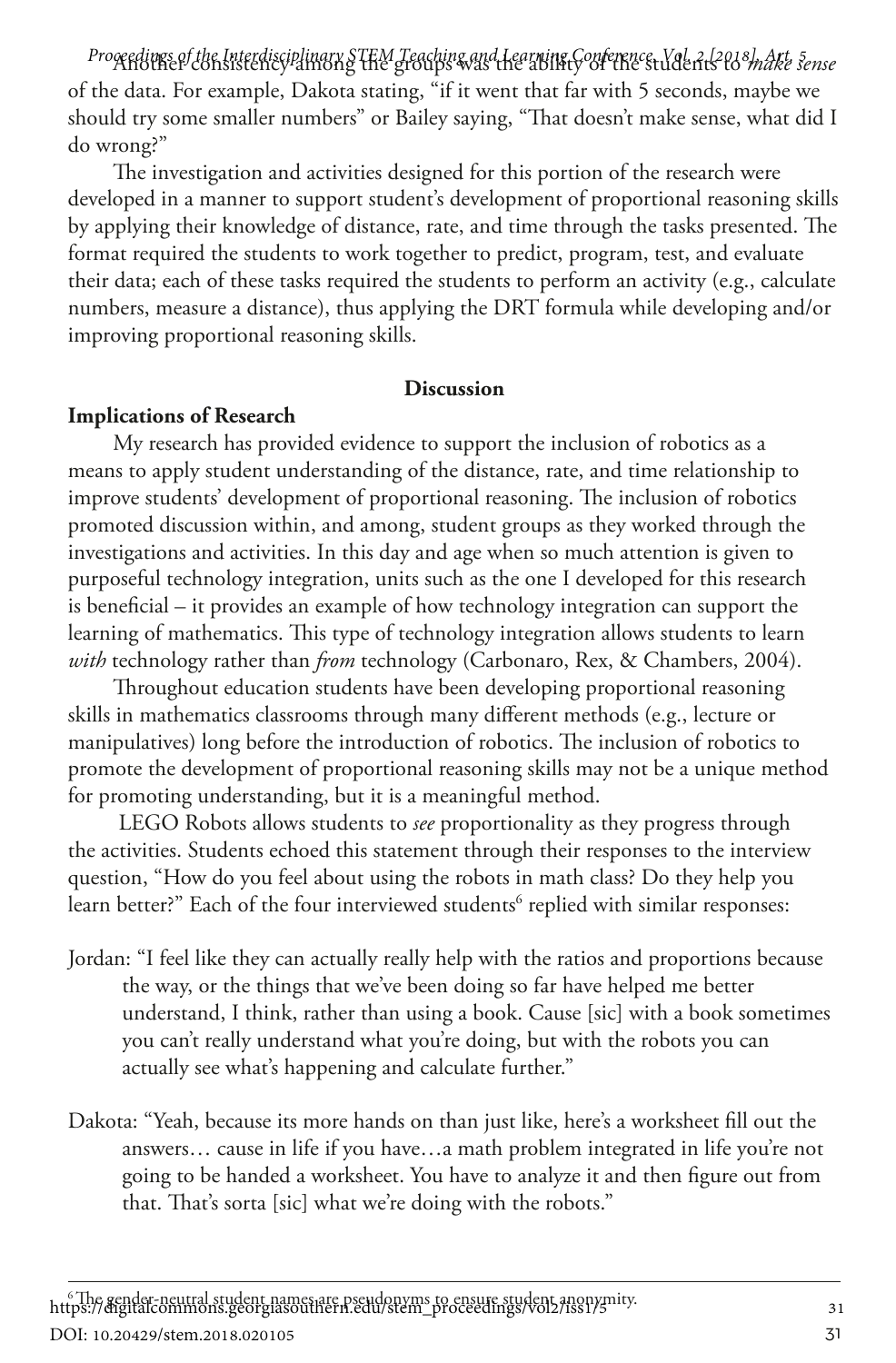- Casey: "I think it's good, Risler-Failing: LEGO Robotics and Mathematics, like, like, uh, rates and times and distances. I like using the robots better than just doing math on paper...it's more fun with the robot...it's, like, more interactive so you're doing something and then you're learning math, not just looking at a workbook, reading the question, and writing whatever's down on it."
- Harley: "I like it a lot…. because it's, like, you can see what you're doing. If you program something and you turn on the robot and it goes however long it goes, you can see what you're doing and if it messes up you can always improve instead of, like, writing on a sheet of paper… you messed this up and you have to, like, redo it, but…you can see what you did…"

The LEGO robots bring another dimension to the learning, a sense of play that tends to mask the learning, in my experience. I have witnessed students struggle to arrive at the "correct" answer and give up when working out of a book, with a worksheet, or with manipulatives. However, when students are learning collaboratively with robots they tend to have much more perseverance – they continue to talk through the issues and try different numbers in the program until they arrive at the answer – the robots create a "can-do" environment. My experience as a mathematics teacher has allowed me to witness that low- performing students tend to "give up" more quickly than average- or high- performing students. However, it was the low-performing students that achieved the greatest growth in my research, which, I believe, is due to the positive environment generated through the playfulness of the robots. I argue LEGO robotics provides students the opportunity to develop proportional reasoning skills in a manner more effective than other learning methods due to the playful aspect and positive environment created by the robots.

#### **Limitations of Research**

The results of the quantitative data show the students developed proportional reasoning skills, as evident in the change in the levels of proportional reasoning from the pre-test to the post-test and overall improvement in test grades, but since the class consisted of only six students the data is not generalizable to larger populations. The breadth and depth of the qualitative analysis was limited as well. The breadth of the data analysis was limited as with a small class size there is a lack of multiple occurrences of comments and/or actions. The depth is limited because although I was able to find evidence of the benefit of robotics, it is insufficient verification due to having only six students.

#### **Proposed Changes for Future Research**

This research provided evidence for the positive effects of incorporating LEGO robotics into a mathematics curriculum focusing on the development of proportional reasoning. However, after conducting the research and analyzing the data, I have found areas I would like to improve to produce stronger, more convincing evidence for the power of robotics inclusion in future studies. In addition to researching a larger sample of students, future studies will include at least one additional investigation to focus more clearly on ratios (separate from proportions), will include different types of daily journal<br>Published by Digital Commons@Georgia Southern, 2018 Published by Digital Commons@Georgia Southern, 2018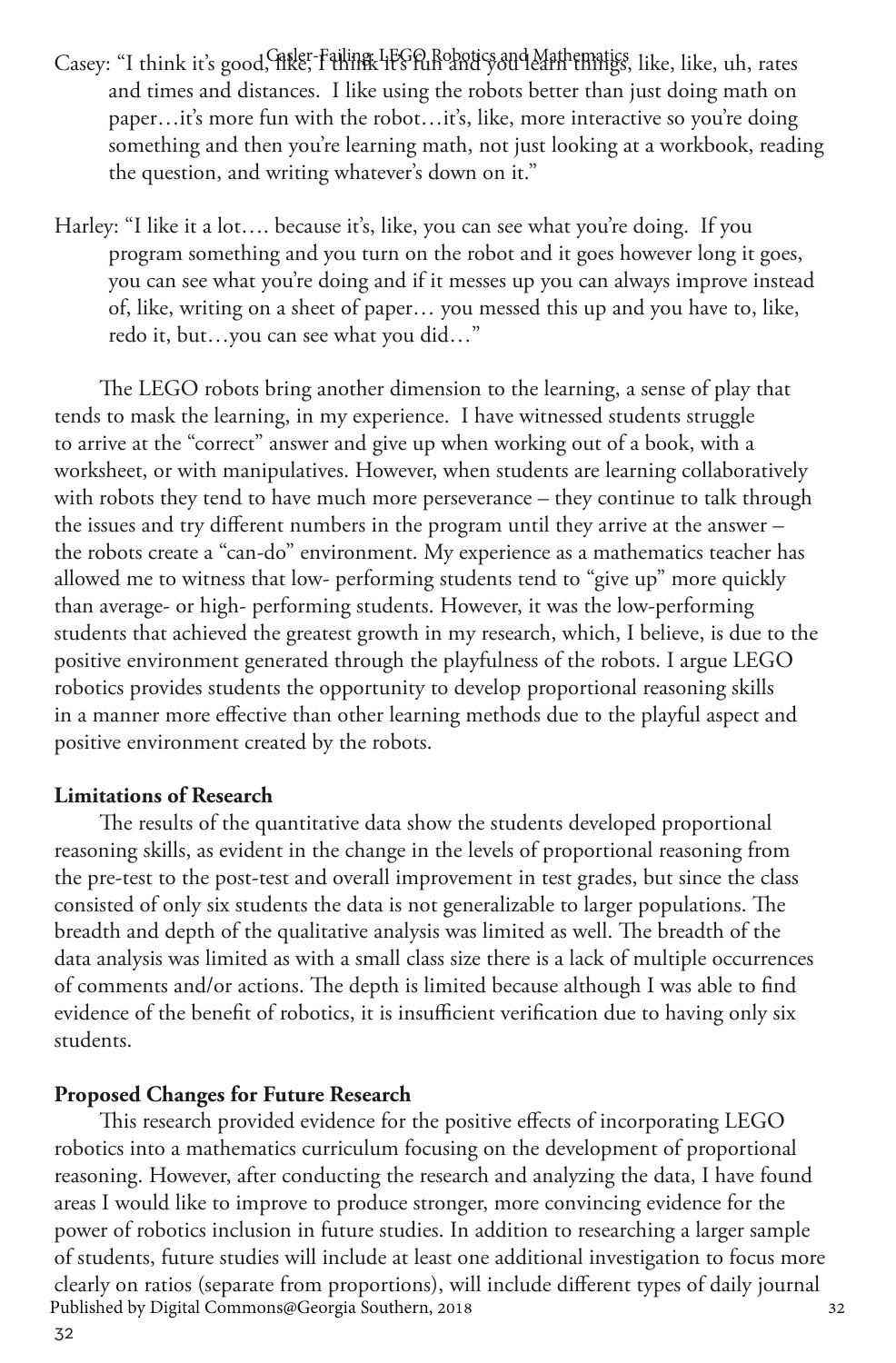questions (sin*et de Interdisciplinary STEM Teaching and Learning Conference, Yol. 2118-b. Art. 5e.* in *interdisciplinary of the Interdisciplinary of the Interdisciplinary of the Interdisciplinary of the Interdisc* more depth, the playful nature of the robotics.

#### **Conclusion**

The findings show students reason about distance, rate, and time through discussion as they transition through the five stages of technology integration (Carbonaro, Rex, & Chambers, 2004). It is through this process the students develop, improve, and apply proportional reasoning skills. The students reported the benefit of incorporating robotics into the unit as it allowed them to learn in a visual manner and more easily determine accuracy – they could see if they were right or wrong. In addition, the creative and playful aspect of the robotics appeared to create a natural engaging environment for student learning. When students are given the opportunity to learn mathematics through the use of LEGO robotics they are provided with hands-on, engaging activities that assist in, and promote, learning.

#### **References**

- Ardito, G., Mosley, P., & Scollins, L. (2014). We, Robot: Using robotics to promote collaborative and mathematics learning in a middle school classroom. *Middle Grades Research Journal, 9*(3), 73-88.
- Carbonaro, M., Rex, M., & Chambers, J. (2004). Using LEGO Robotics in a projectbased learning environment. *The Interactive Multimedia Electronic Journal of Computer-Enhanced Learning, 6*(1).
- Cobb, P., Wood, T., & Yackel, E. (1993). Discourse, mathematical thinking, and classroom practice. In E. A. Forman, N. Minick, & C. A. Stone (Eds.), *Contexts for Learning: Sociocultural Dynamics in Children's Development* (pp. 91-119). New York: Oxford University Press.
- Hatano, G. (1993). Time to merge Vygotskian and constructivist conceptions of knowledge acquisition. In E. A. Forman, N. Minick, & C. A. Stone (Eds.), *Contexts for Learning: Sociocultural Dynamics in Children's Development* (pp. 153- 166). New York: Oxford University Press.
- Jitendra, A. K., Star, J. R., Dupuis, D. N., & Rodriguez, M. C. (2013). Effectiveness of schema-based instruction for improving seventh-grade students' proportional reasoning: A randomized experiment. *Journal of Research on Educational Effectiveness, 6*, 114-136.
- Lamon, S. J. (1993). Ratio and proportion: Connecting content and children's thinking. *Journal for Research in Mathematics Education, 24*(1), 41-61.
- Langrall, C. W., & Swafford, J. (2000). Three balloons for two dollars: Developing proportional reasoning. *Mathematics Teaching in the Middle School, 6*(4), 254-261
- Lappan, G., Fey, J. T., Fitzgerald, W. M., Friel, S. N., & Defanis Phillips, E. (2006). *Comparing and scaling: Ratio, proportion, and percent.* Bosto: Pearson Prentice Hall.
- Martinez Ortiz, A. (2015). Examining students' proportional reasoning strategy levels as evidence of the impact of an integrated LEGO robotics and mathematics learning experience. *Journal of Technology Education, 26*(2), 46-69.

Moll, L. C., & Whitmore, K. F. (1993). Vygotsky in classroom practice: Moving from individual transmission to social transaction. In E. A. Forman, N. Minick, & <sup>33</sup> https://digitalcommons.georgiasouthern.edu/stem\_proceedings/vol2/iss1/5

DOI: 10.20429/stem.2018.020105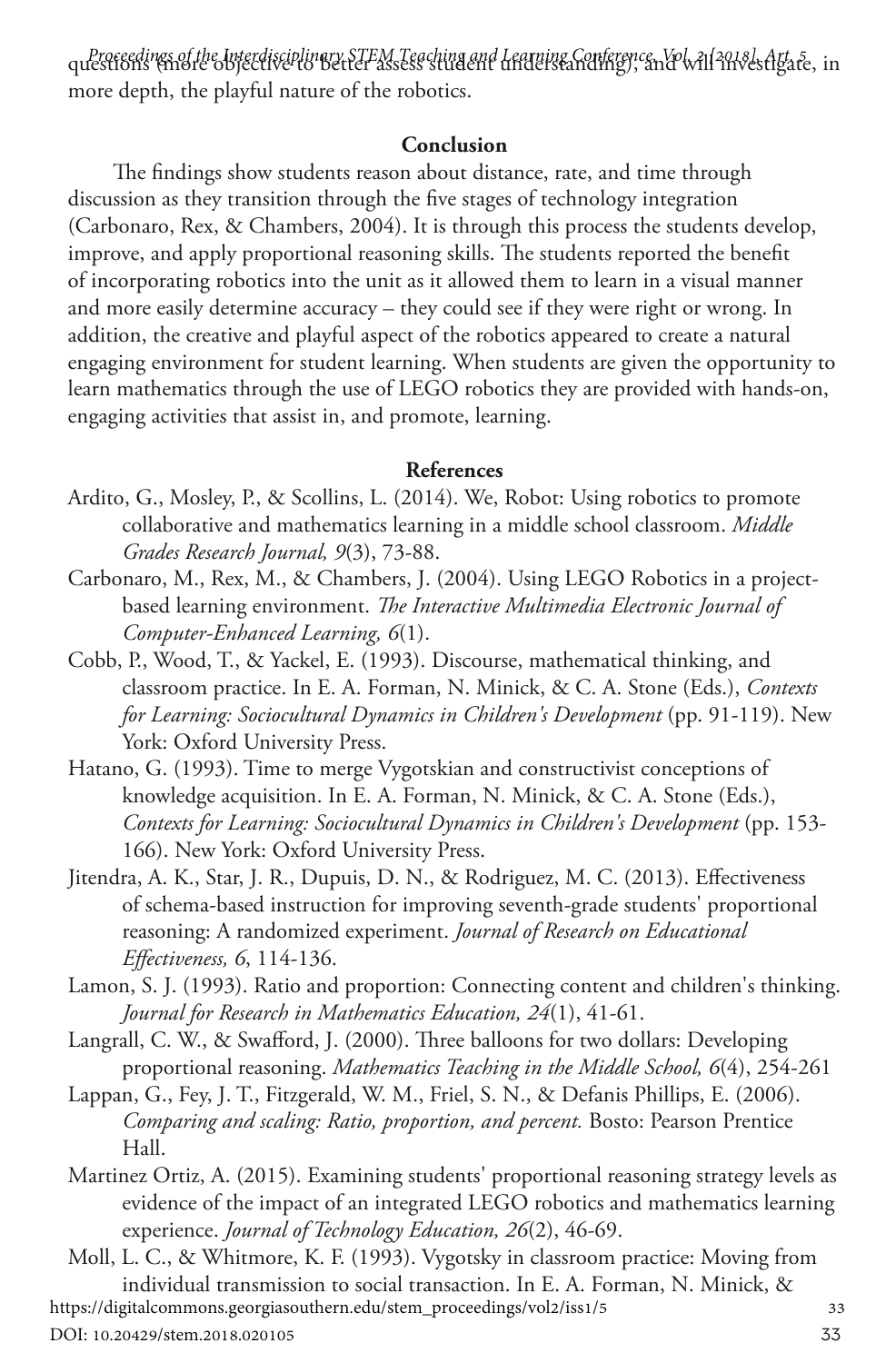C. Stone (Eds.), *Context* for *Earning*: Sociocand Mathematici<sub>es</sub> in Children's *Development* (pp. 19-42). New York: Oxford University Press.

- Partnership for 21st Century Skills. (2014). *Reimagining citizenship for the 21st century: A call to action for policymakers and educators.* Washington, DC: Author.
- Silk, E. M., Higashi, R., Shoop, R., & Schunn, C. D. (2010, December/January). Designing technology activities that teach mathematics. *The Technology Teacher*, pp. 21-27.
- Vygotsky, L. S. (1978). *Mind in Society*. (M. Cole, V. John-Steiner, S. Scribner, & E. Souberman, Eds.) Cambridge: Harvard University Press.
- Wertsch, J. V. (1985). *Vygotsky and the Social Formation of Mind.* Cambridge: Harvard University Press.
- Williams, K., Igel, I., Poveda, R., Kapila, V., & Iskander, M. (2012, Summer). Enriching K-12 science and mathematics education using LEGOs. *Advances in Engineering Education,* 1-27.

### **Appendix A**

Rates and Proportions - Investigation 2 How much time do I need?

In Investigation #1, "What is my rate?" you determined the rate at which the robot travels at programming speed 50. In this investigation, you will use your knowledge of the robot's rate to determine different times that are needed to travel a specific distance.

*This lesson will allow students to continue to develop their ability to reason proportionally. The objective of this lesson is for students to begin to reason proportionally as they predict how the rates of the robots will change from a programming speed of 50 to a programming speed of 25, or 100.*

Class Discussion:

- 1) How can I use a known speed to determine how much time is needed to travel a specific distance?
- 2) What variables could affect your predictions and results?

Group Work:

For each question below, you will first need to predict the time required, program the time using the software, and test your prediction. If your prediction is inaccurate, you will need to continue to test until you find the correct time.

In Investigation #1 you determined your robot's average rate at programming speed 50.

What was your robot's average rate? \_\_\_\_\_\_cm/s

1) How much time is needed for your robot to travel at programming speed 50 for 15 cm?

 Was your prediction correct? If not, what was the time needed? Why do you think your calculations were incorrect?

2) How much time is needed for your robot to travel at programming speed 100 for 25 cm? <sup>34</sup> Published by Digital Commons@Georgia Southern, 2018